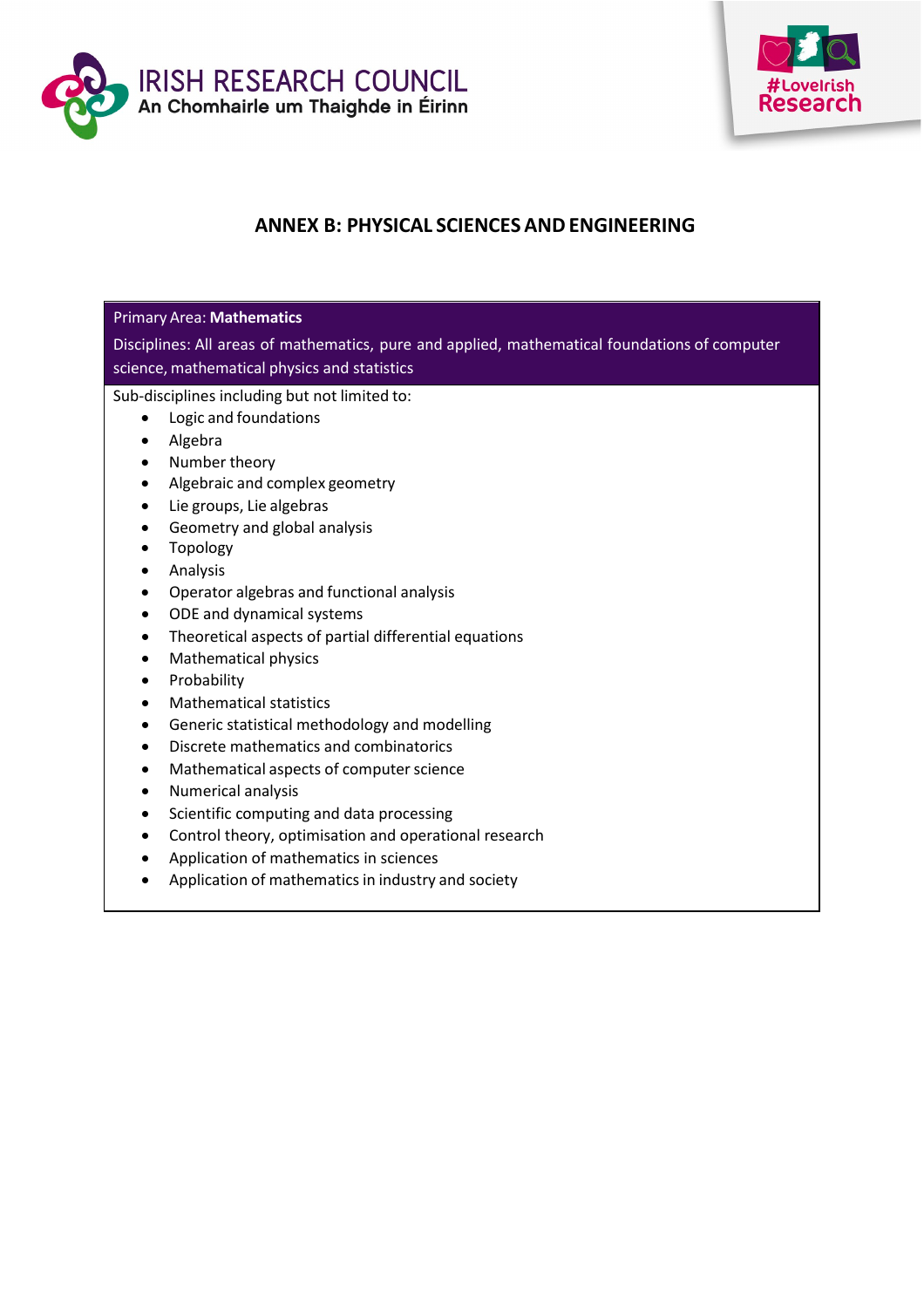



#### Primary Area: **Fundamental Constituents of Matter**

Disciplines: Particle, nuclear, plasma, atomic, molecular, gas, and optical physics

Sub-disciplines including but not limited to:

- Theory of fundamental interactions
- Phenomenology of fundamental interactions
- Experimental particle physics with accelerators
- Experimental particle physics without accelerators
- Classical and quantum physics of gravitational interactions
- Nuclear, hadron and heavy ion physics
- Nuclear and particle astrophysics
- Gas and plasma physics
- Electromagnetism
- Atomic, molecular physics
- Ultra-cold atoms and molecules
- Optics, non-linear optics and nano-optics
- Quantum optics and quantum information
- Lasers, ultra-short lasers and laser physics
- Thermodynamics
- Non-linear physics
- Metrology and measurement
- Equilibrium and non-equilibrium statistical mechanics: steady states and dynamics

## Primary Area: **Condensed Matter Physics**

## Disciplines: Structure, electronic properties, fluids, nanosciences, biological physics

- Structure of solids, material growth and characterisation
- Mechanical and acoustical properties of condensed matter, lattice dynamics
- Transport properties of condensed matter
- Electronic properties of materials, surfaces, interfaces, nanostructures
- Physical properties of semiconductors and insulators
- Macroscopic quantum phenomena, e.g. superconductivity, superfluidity, quantum Hall effect
- Spintronics
- Magnetism and strongly correlated systems
- Condensed matter beam interactions (photons, electrons, etc.)
- Nanophysics, e.g. nanoelectronics, nanophotonics, nanomagnetism, nanoelectromechanics
- Mesoscopic quantum physics and solid-state quantum technologies
- Molecular electronics
- Structure and dynamics of disordered systems, e.g. soft matter (gels, colloids, liquid crystals), granular matter, liquids, glasses, defects
- Fluid dynamics (physics)
- Statistical physics: phase transitions, condensed matter systems, models of complex systems, interdisciplinary applications
- Physics of biological systems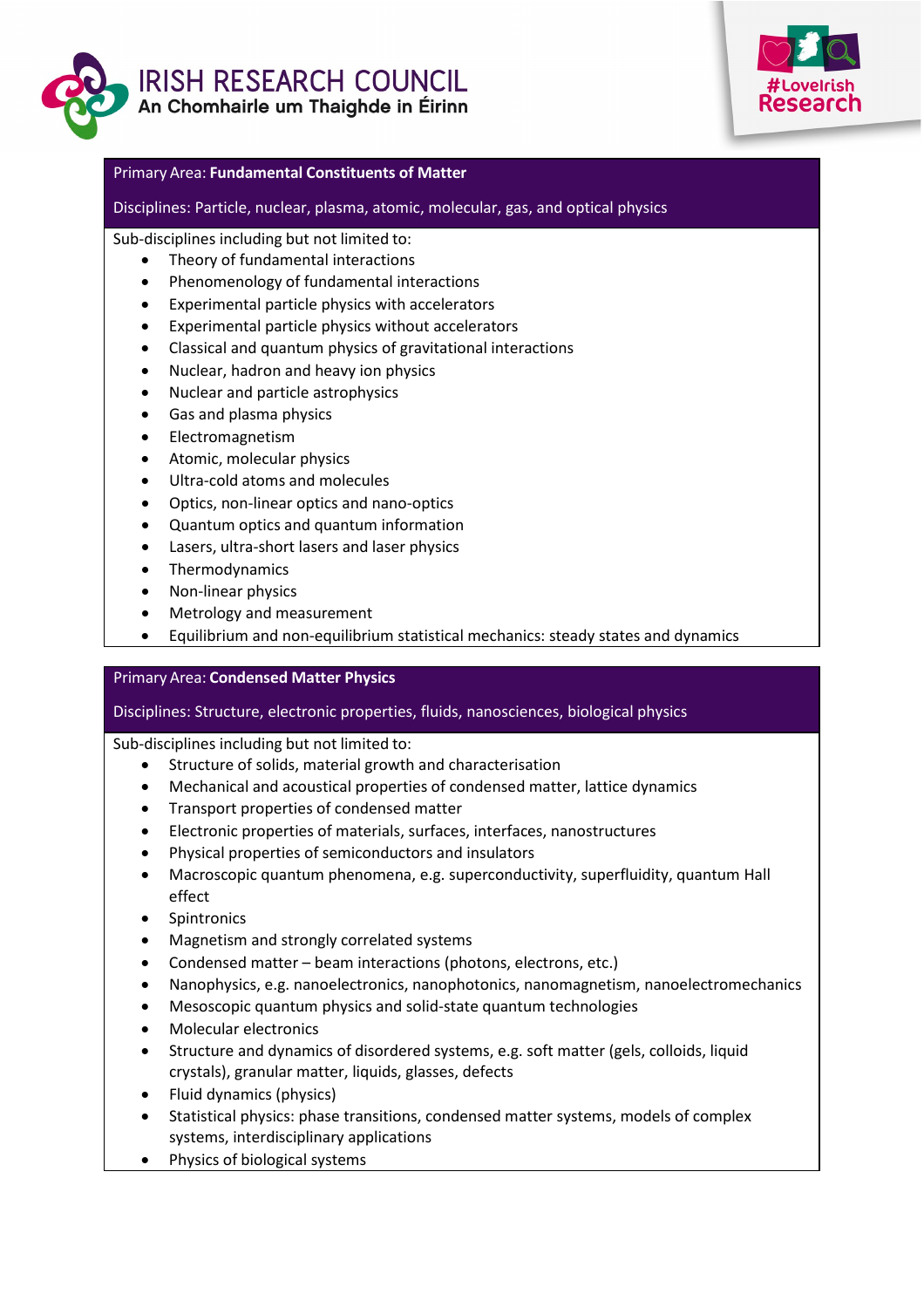



#### Primary Area: **Physical and Analytical Chemical Sciences**

Disciplines: Analytical chemistry, chemical theory, physical chemistry/chemical physics

Sub-disciplines including but not limited to:

- Physical chemistry
- Spectroscopic and spectrometric techniques
- Molecular architecture and Structure
- Surface science and nanostructures
- Analytical chemistry
- Chemical physics
- Chemical instrumentation
- Electrochemistry, electrodialysis, microfluidics, sensors
- Method development in chemistry
- Heterogeneous catalysis
- Physical chemistry of biological systems
- Chemical reactions: mechanisms, dynamics, kinetics and catalytic reactions
- Theoretical and computational chemistry
- Radiation and Nuclear chemistry
- Photochemistry
- Corrosion
- Characterisation methods of materials
- Environment chemistry

## Primary Area: **Synthetic Chemistry and Materials**

Disciplines: New materials and new synthetic approaches, structure-properties relations, solid state chemistry, molecular architecture, organic chemistry

- Structural properties of materials
- Solid state materials chemistry
- Surface modification
- Thin films
- Ionic liquids
- New materials: oxides, alloys, composite, organic-inorganic hybrid, nanoparticles
- Biomaterials synthesis
- Intelligent materials synthesis self assembled materials
- Coordination chemistry
- Colloid chemistry
- Biological chemistry and chemical biology
- Chemistry of condensed matter
- Homogeneous catalysis
- Macromolecular chemistry
- Polymer chemistry
- Supramolecular chemistry
- Organic chemistry
- Medicinal chemistry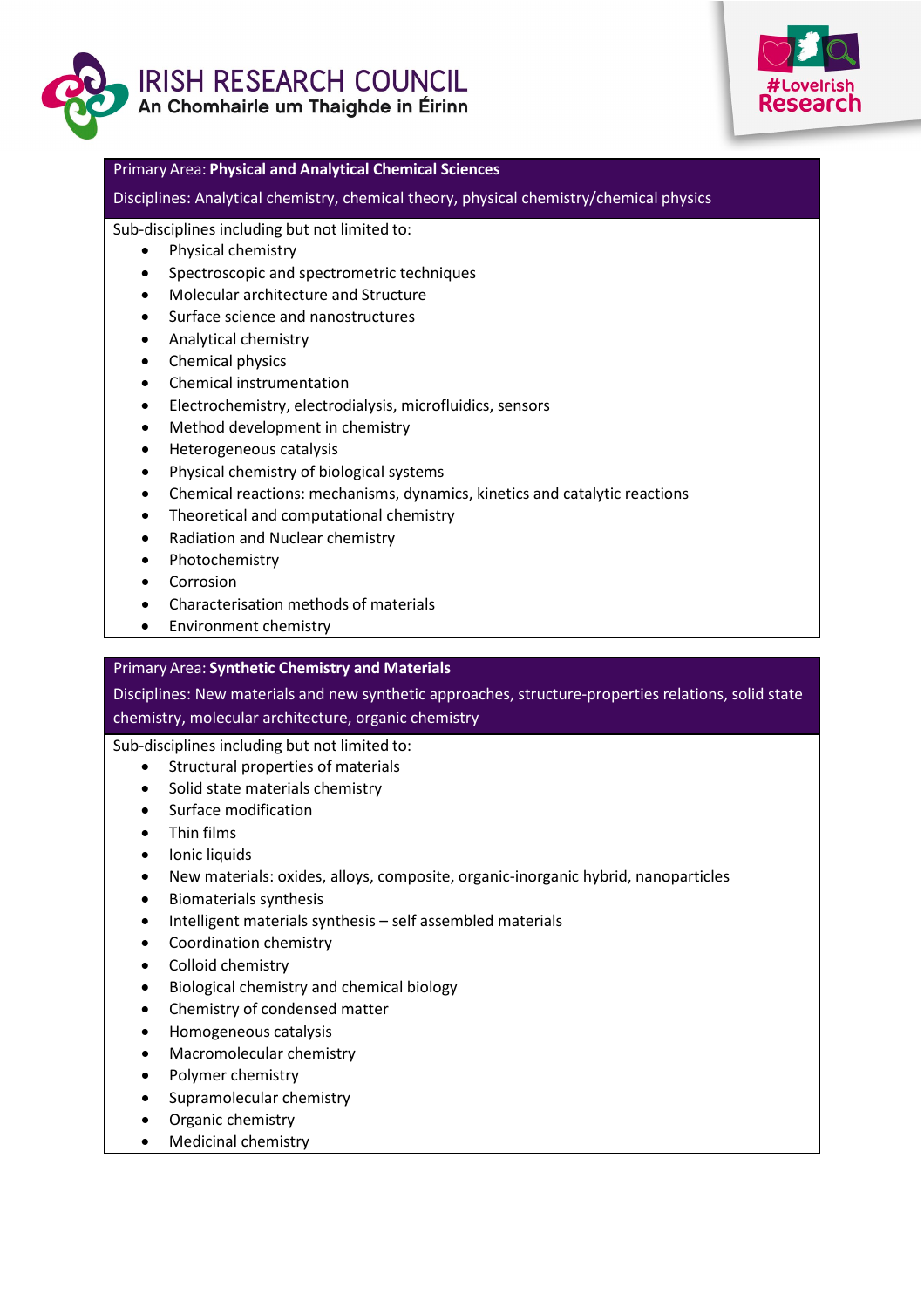



#### Primary Area: **Computer Science and Informatics**

Disciplines: Informatics and information systems, computer science, scientific computing, intelligent systems

Sub-disciplines including but not limited to:

- Computer architecture, embedded systems, operating systems
- Distributed systems, parallel computing, sensor networks, cyber-physical systems
- Software engineering, programming languages and systems
- Theoretical computer science, formal methods, automata
- Security, privacy, cryptology, quantum cryptography
- Algorithms and complexity, distributed, parallel and network algorithms, algorithmic game theory
- Artificial intelligence, intelligent systems, natural language processing
- Computer graphics, computer vision, multimedia, computer games
- Human computer interaction and interface, visualisation
- Web and information systems, data management systems, information retrieval and digital libraries, data fusion
- Machine learning, statistical data processing and applications using signal processing (e.g. speech, image, video)
- Scientific computing, simulation and modelling tools
- Bioinformatics, bio-inspired computing, and natural computing
- Quantum computing (formal methods, algorithms and other computer science aspects)

## Primary Area: **Systems and Communication Engineering**

## Disciplines: Electrical, electronic, communication, optical and systems engineering

- Control engineering
- Electrical engineering: power components and/or systems
- Simulation engineering and modelling
- Micro- and nano-) systems engineering
- (Micro- and nano-) electronic, optoelectronic and photonic components
- Communication systems, wireless technology, high-frequency technology
- Signal processing
- Networks, e.g. communication networks and nodes, Internet of Things, sensor networks, networks of robots
- Man-machine interfaces
- Robotics
- Components and systems for applications (in e.g. medicine, biology, environment)
- Electrical energy production, distribution, applications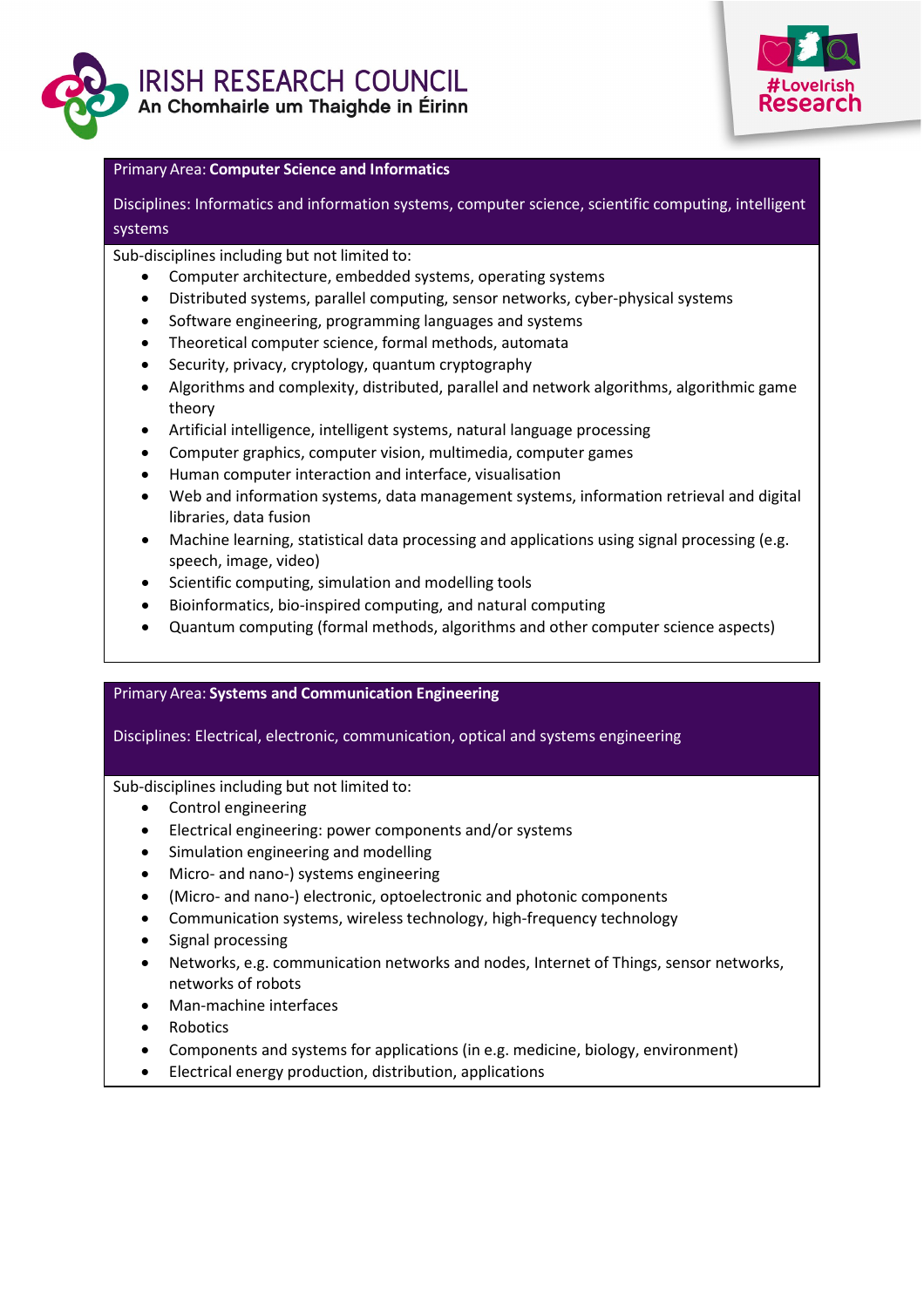



#### Primary Area: **Products and Processes Engineering**

Disciplines: Product and process design, chemical, civil, environmental, mechanical, vehicle engineering, energy processes and relevant computational methods

Sub-disciplines including but not limited to:

- Aerospace engineering
- Chemical engineering, technical chemistry
- Civil engineering, architecture, offshore construction, lightweight construction, geotechnics
- Computational engineering
- Fluid mechanics
- Energy processes engineering
- Mechanical engineering
- Propulsion engineering, e.g. hydraulic, turbo, piston, hybrid engines
- Production technology, process engineering
- Manufacturing engineering and industrial design
- Environmental engineering, e.g. sustainable design, waste and water treatment, recycling,
- regeneration or recovery of compounds, carbon capture & storage
- Naval/marine engineering
- Industrial bioengineering
- Automotive and rail engineering; multi-/inter-modal transport engineering

## Primary Area: **Materials Engineering**

Disciplines: Advanced materials development: performance enhancement, modelling, large-scale preparation, modification, tailoring, optimisation, novel and combined use of materials, etc.

- Engineering of biomaterials, biomimetic, bioinspired and bio-enabled materials
- Engineering of metals and alloys
- Engineering of ceramics and glasses
- Engineering of polymers and plastics
- Engineering of composites and hybrid materials
- Engineering of carbon materials
- Engineering of metal oxides
- Engineering of alternative established or emergent materials
- Nanomaterials engineering, e.g. nanoparticles, nanoporous materials, 1D & 2D nanomaterials
- Soft materials engineering, e.g. gels, foams, colloids
- Porous materials engineering, e.g. covalent-organic, metal-organic, porous aromatic frameworks
- Semi-conducting and magnetic materials engineering
- Metamaterials engineering
- Computational methods for materials engineering